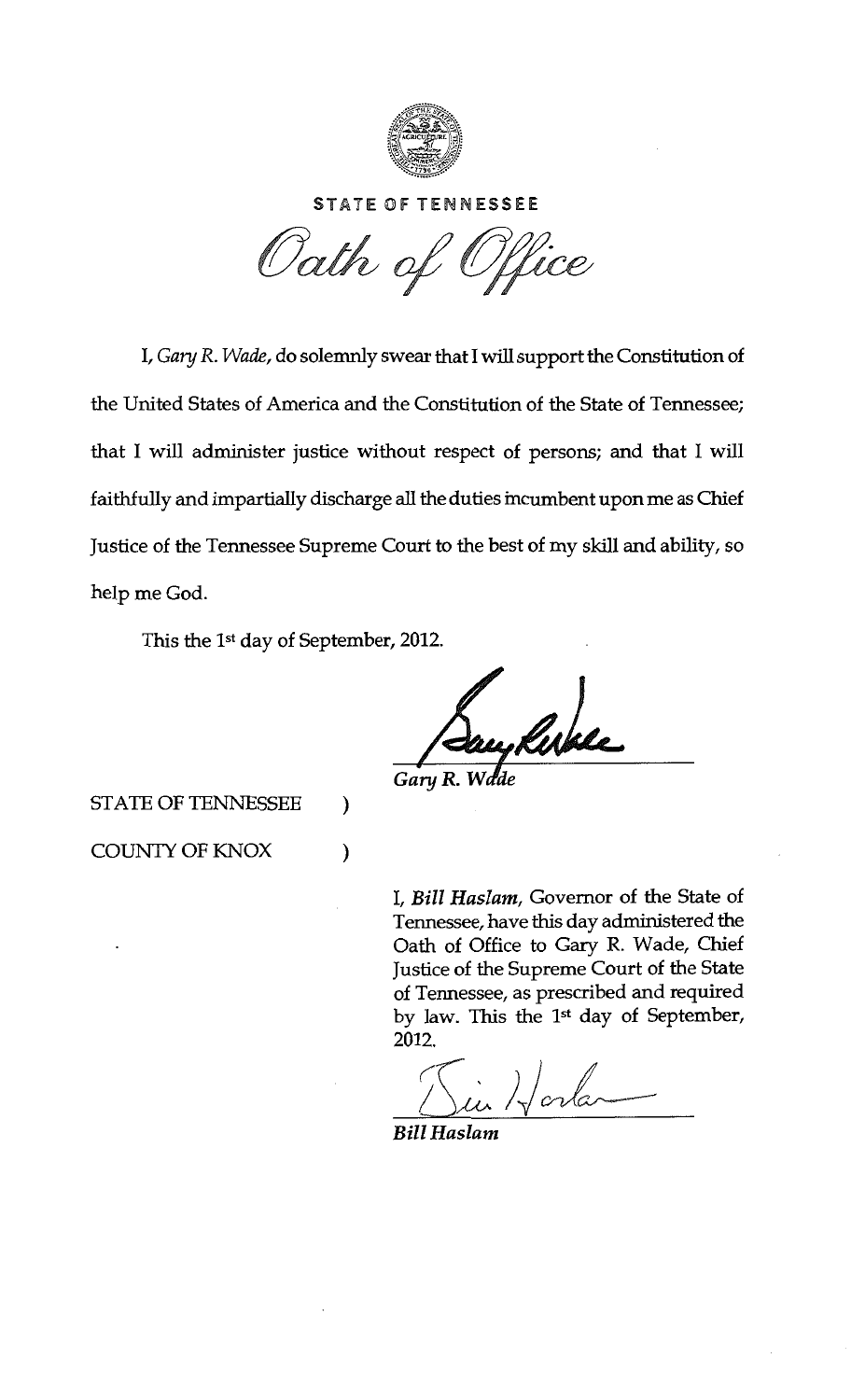

## STATE OF TENNESSEE

Oath of Wice

I, GARY R. WADE, do solemnly swear that I will support the Constitution of the United States of America and the Constitution of the State of Tennessee; that I will administer justice without respect of persons; and that I will faithfully and impartially discharge all the duties incumbent upon me as Chief Justice of the Tennessee Supreme Court to the best of my skill and ability.

So help me God.

GAI

This the 1st day of September, 2012.

SHARON G. LEE

STATE OF TENNESSEE  $)$ COUNTY OF SEVIER (1)

> I, Sharon G. Lee, have this day administered the Oath of Office to Gary R. Wade, Chief Justice of the Supreme Court of Tennessee, as prescribed and required by law.

This the 1st day of September, 2012.

 $\frac{1}{2}$  / / / ~~ Sharon G. Lee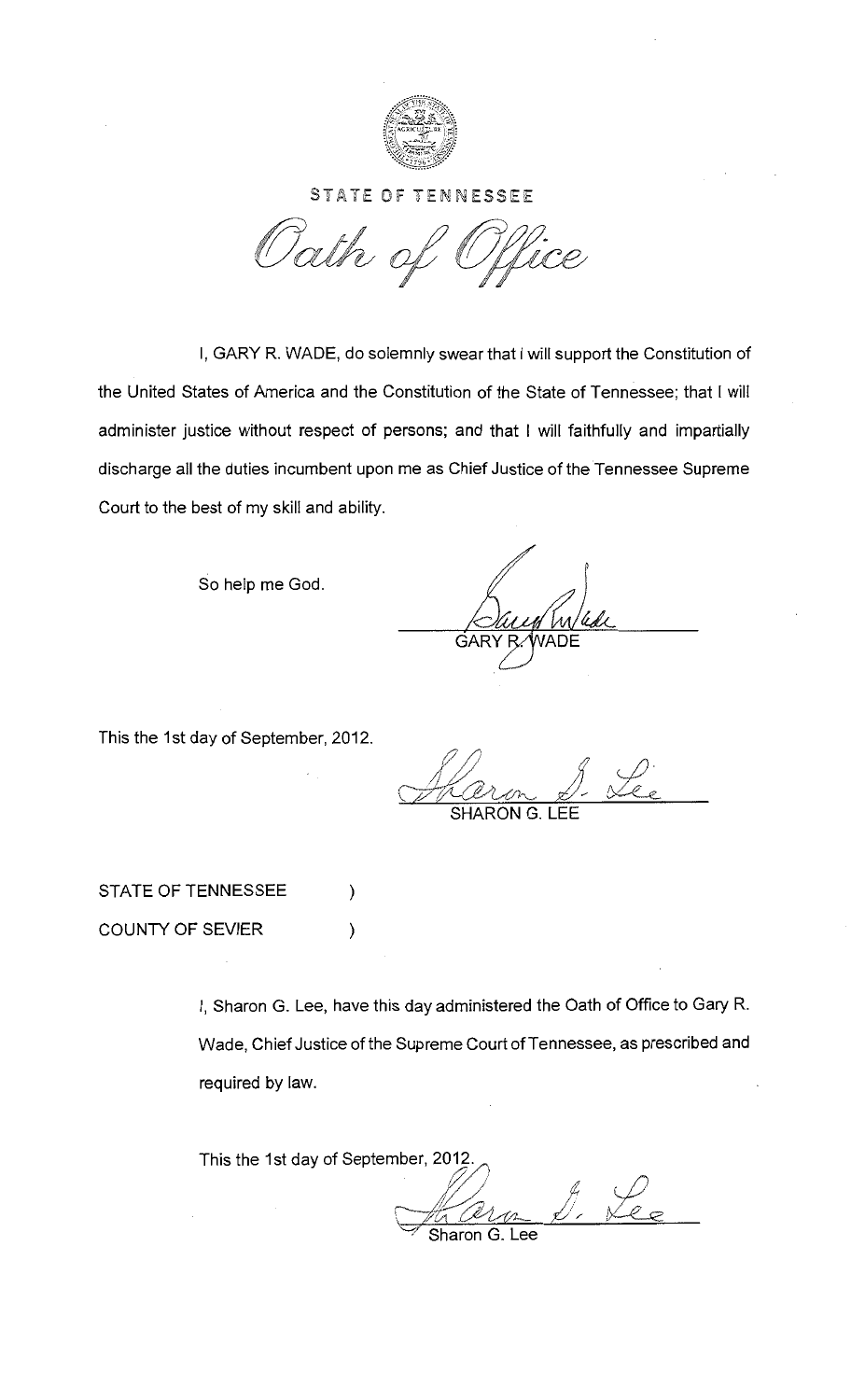

## STATE OF TENNESSEE

Oath of Office

I, GARY R. WADE, do solemnly swear that I will support the Constitution of the United States of America and the Constitution of the State of Tennessee; that I will administer justice without respect of persons; and that I will faithfully and impartially discharge all the duties incumbent upon me as Chief Justice of the Tennessee Supreme Court to the best of my skill and ability.

So help me God.

VADE GAF

This the 1st day of September, 2012.

SHARON G I FF

STATE OF TENNESSEE  $)$ COUNTY OF SEVIER (1)

> I, Sharon G. Lee, have this day administered the Oath of Office to Gary R. Wade, Chief Justice of the Supreme Court of Tennessee, as prescribed and required by law.

This the 1st day of September, 2012.<br> $\frac{1}{\sqrt{2\pi}}$ 

Sharon G. Lee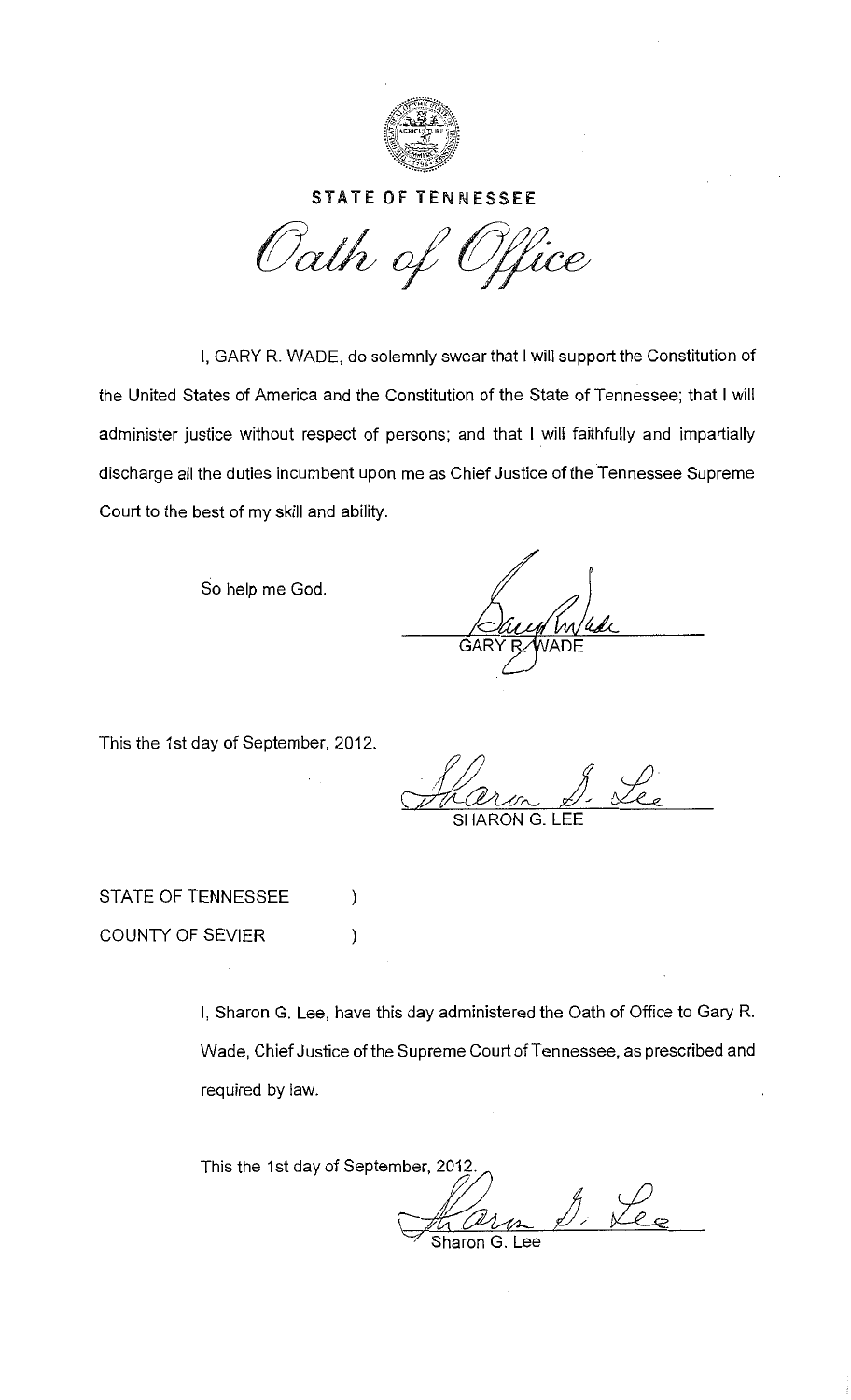TO: THE HONORABLE TRE HARGETT SECRETARY OF STATE STATE OF TENNESSEE State Capitol Nashville, TN 37243-0305

I, Sharon G. Lee, do hereby certify that the foregoing Oath, after being written out, was duly taken, sworn to, and signed by Gary R. Wade on the 1st day of September, 2012, and that it is transmitted to you to be filed with this Certificate, as provided by section 8-18-108 of the Tennessee Code Annotated.

This the 1st day of September, 2012.

tee

Sharon G. Lee